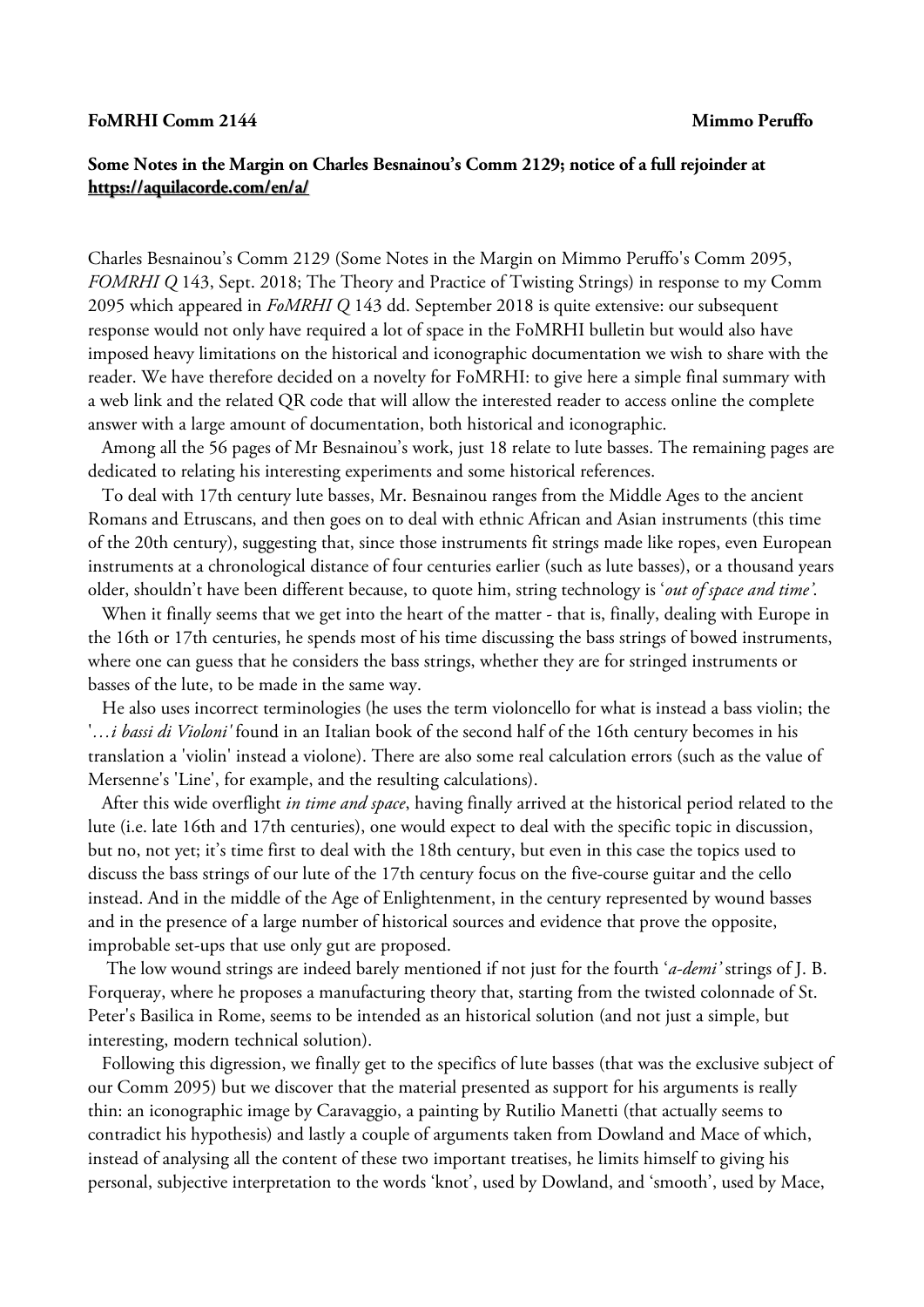without reconsidering such words by comparing them in light of all written evidence, as we have always done.

 Whenever Mr Besnainou has to deal with uncomfortable points in our work, he simply overlooks such arguments, constantly using a tiresome rhetorical tone, at times denigratory, that he could have frankly avoided.

 His work, however useful and very interesting in its experimental parts (and we suggest everyone to follow it carefully), reminds us of a big-looking, growling dog that loses its impressive size and ferocious appearance once shaved.

 The historical and iconographic sources used by Mr Besnainou are often poorly supported by facts, and sometimes give the impression of incomplete research into historical string-making, into treatises regarding historical string types and how they were used, and of treatises on lutes of that period. He passes over inconvenient evidence, for instance, he still has not released any comment on our iconographic examples regarding the details of lute bridges, nor on the treatises' numerous references to the smooth surface of lute basses. Also Mersenne's statement that gut strings were polished with an abrasive plant until they were smooth cylinders receives no comment.

 A single iconographic reference is given to summon up the entire context of the 17th century, deciding to ignore dozens of other references that may give another statistical overview. He wholly disregards the topic of string colouring and how we dealt with it in detail: the only example he brings is a modern, brown-coloured gut suture catgut, treated with iodine, comparing it with the brownish colouring of lute bass strings used 400 years ago.

 I believe his theory definitely collapses when we come to Manetti's painting. It clearly depicts two different instruments, and its considerable size provides very clear details of both: a cittern with lowtwisted metal wires (and there are several written sources that describe how they should be manufactured) and an eight-course lute in which all gut bass strings are brown and perfectly smooth, showing no sign of bumped surfaces. If lute basses were twisted like ropes (like the ones on the cittern), why didn't the painter depict them the same way?

 But the most astonishing aspect of this debate is that Mr Besnainou seems not to realise that our final hypothesis is indeed a convergence of the two theories once in opposition. Therefore, the real question is: what was the point of all this discussion?

 A full detailed answer in print to Charles Besnainou's Comm 2129 would have used too much space, with the impossibility of sharing with the readers a certain amount of iconographic and written documentation.

 We have therefore preferred to submit here a simple summary, reporting our entire response, along with links, photographs, films, iconography and written historical documentation, at the following link:

## <https://aquilacorde.com/a/>

As an alternative, it is also possible to access the full response via this QR code: